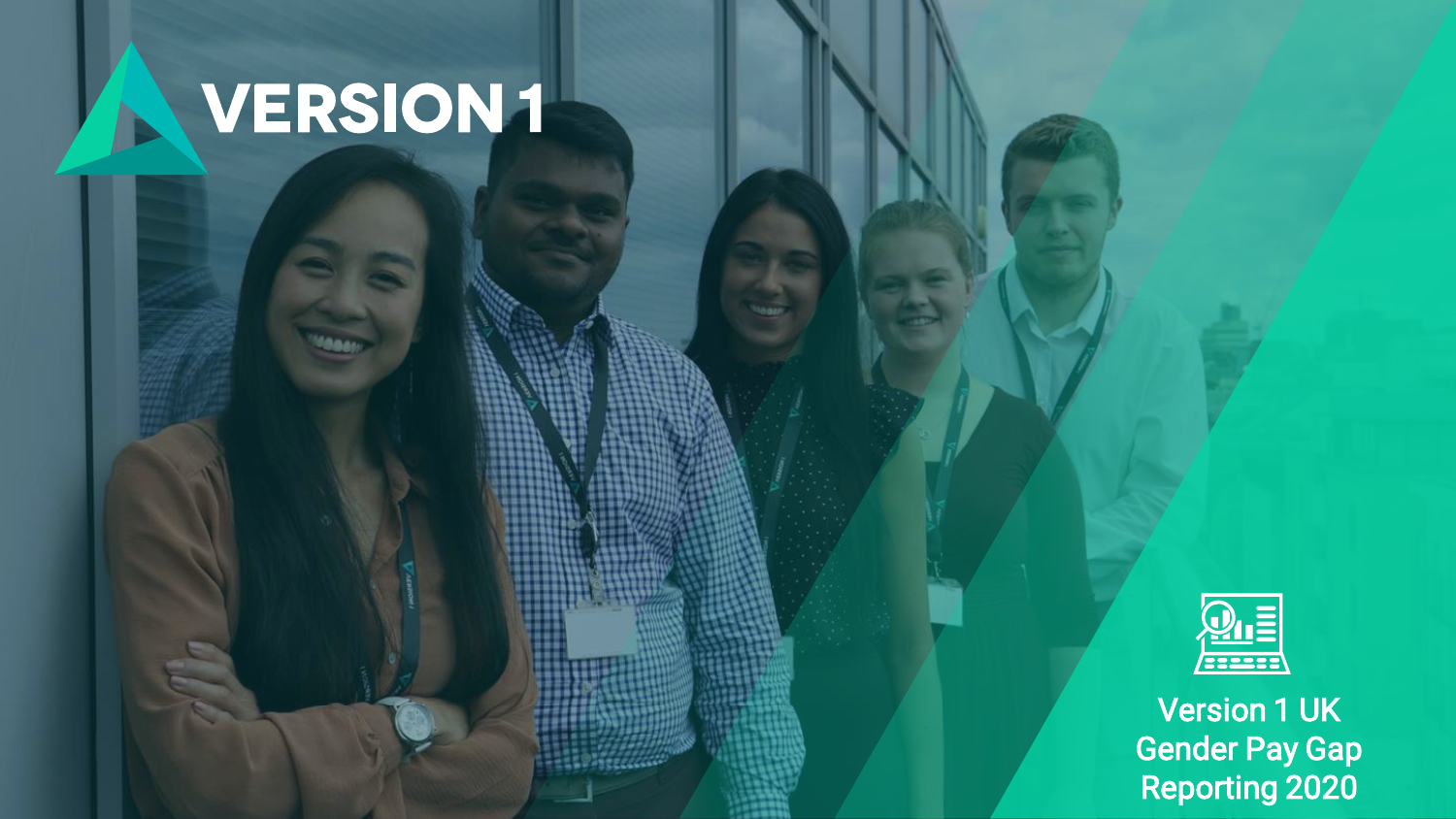## *We are working towards building an inclusive future, not only in Version 1 but within our local communities.* A few words from our People Success Director – Jarlath Dooley

average male and female pay. Since first officially publishing our female employees. Whilst our gap mirrors this, primarily caused Gender Pay Gap in April 2018, we are happy to report a year on by fewer women in senior and highly paid technical roles, we year improvement in our mean pay gap and a decrease in our median pay gap. While our pay gap numbers show a mixed result, our culture of Trust and Empowerment has seen a tangible change over the past three years, thanks to a consistent and determined also an unprecedented 67% of senior management promotions focus on Inclusion at Version 1. Our commitment to driving and fostering Diversity, Inclusion and most recently Belonging, is central to achieving a great workplace and delivering well-rounded Seniority, responsibilities, skills, experience and other role diverse business solutions for our customers.

Upon launching our Diversity, Inclusion and Belonging committee Thinking long-term, we are working towards building an over three years ago, we committed to examining our gender imbalances across the organisation. We continuously assess ourselves against the employee lifecycle model, ensuring we can make a positive impact across the whole employee journey. More details on this can be viewed under *Working to Close the Gap*.

We understand the importance of keeping the trust of our employees by making sure we approach all situations in a opportunity. Therefore, tackling the gender imbalance from the transparent manner. We continue to review our global reward early years. structures and compensation packages on a quarterly basis, ensuring we have a consistent approach to our rewards packages and removing the opportunity for any unintentional gender bias. While there is no GPG reporting requirement in the Republic of continue to move towards a more inclusive workplace for all. Ireland, we recognise the importance of transparency and plan to publish a UK and ROI GPG report as well as the statutory UK reporting.

Gender Pay Gap (GPG) reflects the difference between hourly The IT industry continues to have a disproportion of male to have been observing continuous positive year on year progress in bridging the gap over the last few years. 2019 not only brought the first female promotion to our Executive Board but being women. Overall, we are confident that men and women across our organisation are paid equally for doing the same job. characteristics are the factors deciding pay.

> inclusive future, not only in Version 1 but within our local communities, through our Community First programme. The objective of this initiative is to improve employment opportunities in our communities by supporting awareness, education, skills and access by leveraging technology. We run successful group-wide programmes with the goal of introducing young females into the world of IT and hopefully a new career

> While we are not where we want to be just yet, we believe that with continued focus, effort and supported changes, the dial will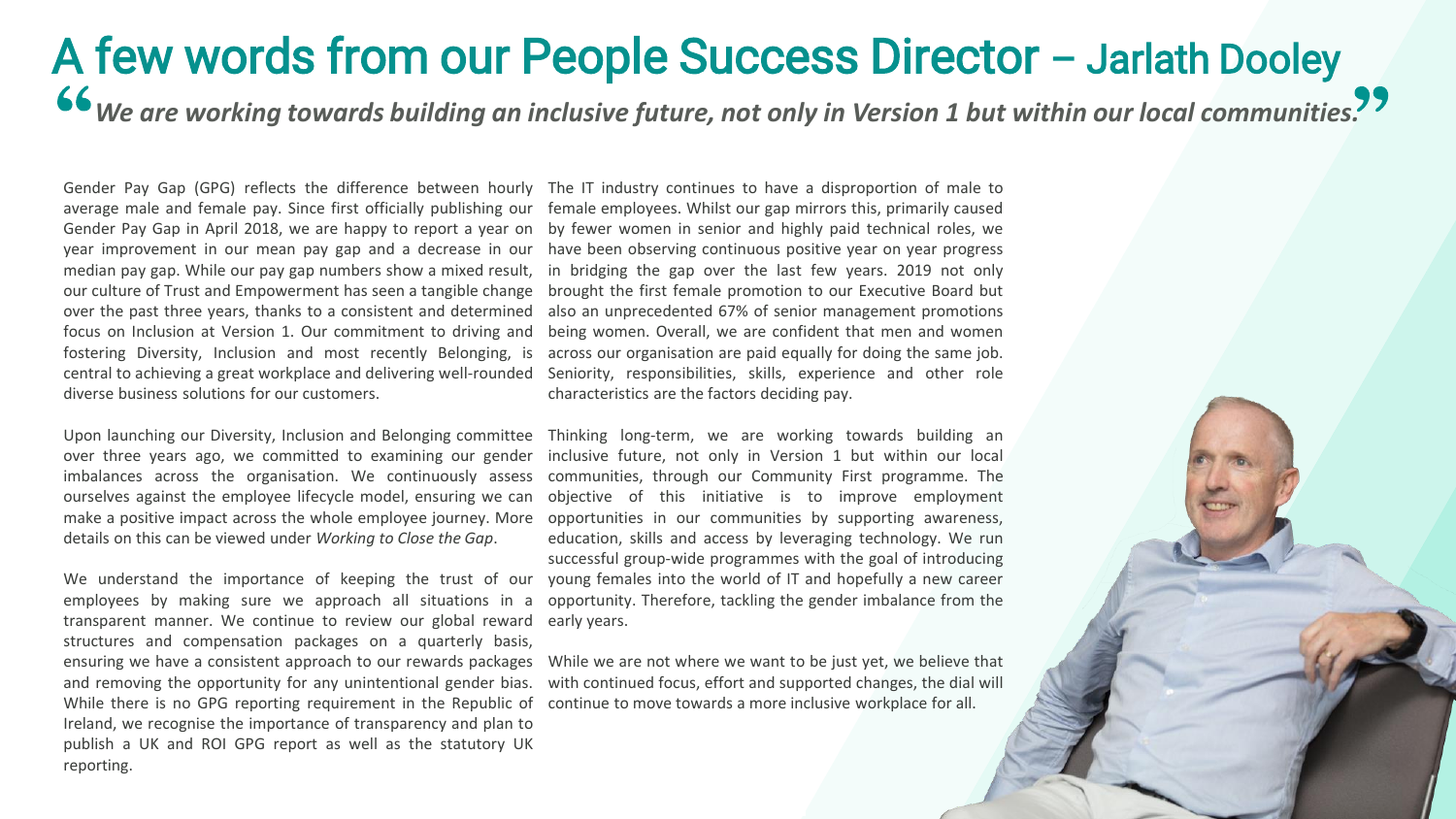# UK Gender Pay Gap results 2019

### **Overview**

Last year, our plan was to achieve year on year improvement in our gender pay gap and we have come a long way. The UK pay and bonus gaps have decreased, with the mean pay gap improving by 4.43% between the 2018 and 2019 figures.

Now, we need to continue with the progress we are making and drive on with bridging the gap.

The Ordinary Pay Gap represents the difference in the average regular pay for male and female employees. Median Mean 13.89% 11.37%



### **Female 25,78%**



### Gender Pay Gap in Hourly Pay Gender Pay Gap in Bonus Pay

The Bonus Pay Gap represents the difference in the average bonus pay for male and female employees. Median Mean 23.01% 2.02%

### Overall Gender distribution Gender Pay Gap Quartile Figures

Pay quartiles are prepared by ordering the population by ordinary pay from lowest to highest then dividing them into four equal sub-populations to show gender distribution according to each quartile.



## Proportion of Bonus Payments

Proportion of Bonus Payments represents the proportion of males and females receiving bonus payments across the UK.

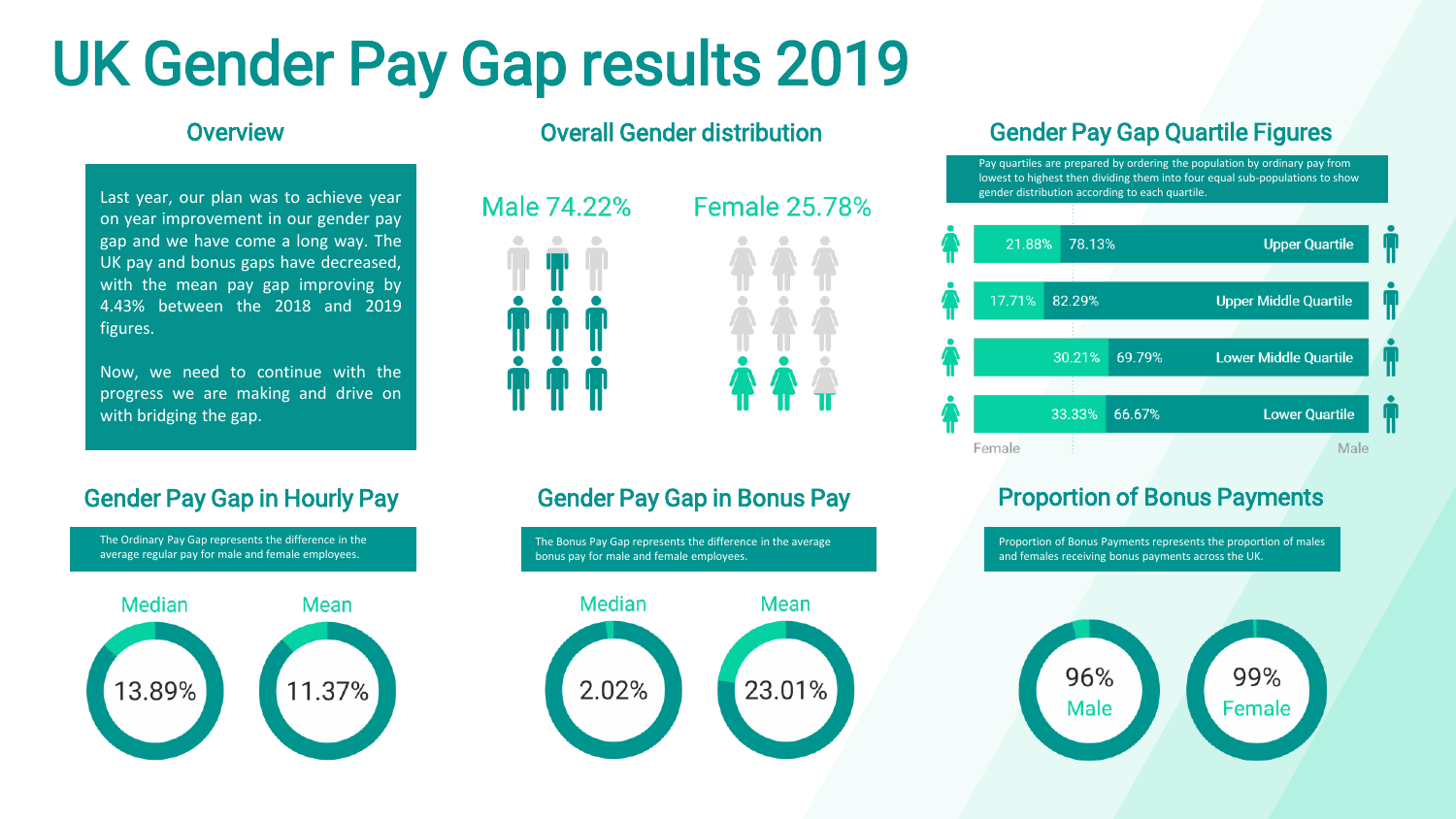# Working to close the gap

This year saw the introduction of our Employee Experience (EX) Team. It is their role to review all parts of the employee lifecycle and ensure our employees are having a positive experience. Together with the Senior Leadership Team and our existing Diversity, Inclusion and Belonging team, the EX Team continue to assess our employee lifecycle; ensuring a positive and inclusive approach throughout our employee journeys. This analysis has highlighted successfully implemented initiatives and areas for improvement, which we continue to work on. Our existing initiatives are highlighted below.

#### **Attraction**

- Utilising a gender [decoder](http://gender-decoder.katmatfield.com/) for our job adverts that highlights the feminine and masculine word ratio in an advert to make sure they are well-balanced as well as reach and appeal to candidates regardless of their gender
- Positive promotion of flexible working through job adverts
- Highlighting Version 1 as a gender progressive Company through links to our Diversity, Inclusion and Belonging [website](https://www.version1.com/careers/diversity-inclusion-belonging/)

#### **Recruitment**

- Continuous analysis of candidate and new hire data and feedback through our internal recruitment portal
- Interview training for managers and HR to eliminate unconscious bias
- All candidates undergo three psychometric tests with Thomas International emphasising personality, cognitive abilities and behaviour, gender is not considered. Over 1,000 candidates put through these tests in 2019.
- Reboot Programme, focusing on women returning to the workplace

### **Onboarding**

- Utilising induction days to showcase inclusion and belonging with [videos](https://www.youtube.com/watch?v=jPr24F_4rdo), stories of inclusive [initiatives](https://www.youtube.com/watch?v=byBg7h0Eyoo) and role models from across the Company
- Building an inclusive culture where employees can belong, through our Diversity, Inclusion & Belonging initiatives; e.g. through our [#startswithaname](https://www.youtube.com/watch?v=yJiLa6F6hhQ) initiative, the new starters' team receives an email about the importance of pronouncing a name right with the correct pronunciation of their new starter's name
- Unconscious bias training available to new starters as part of their onboarding training journey

### **Development**

- Proven record of our leadership development programmes having a diverse balance of participants
- Our Shadow Board, a forum made up of a diverse group of younger team members with the primary directive to provide insight, feedback and ideas to senior decision-makers in the business representing their generation's perspective, is wellbalanced with a 46% female 54% male gender ratio

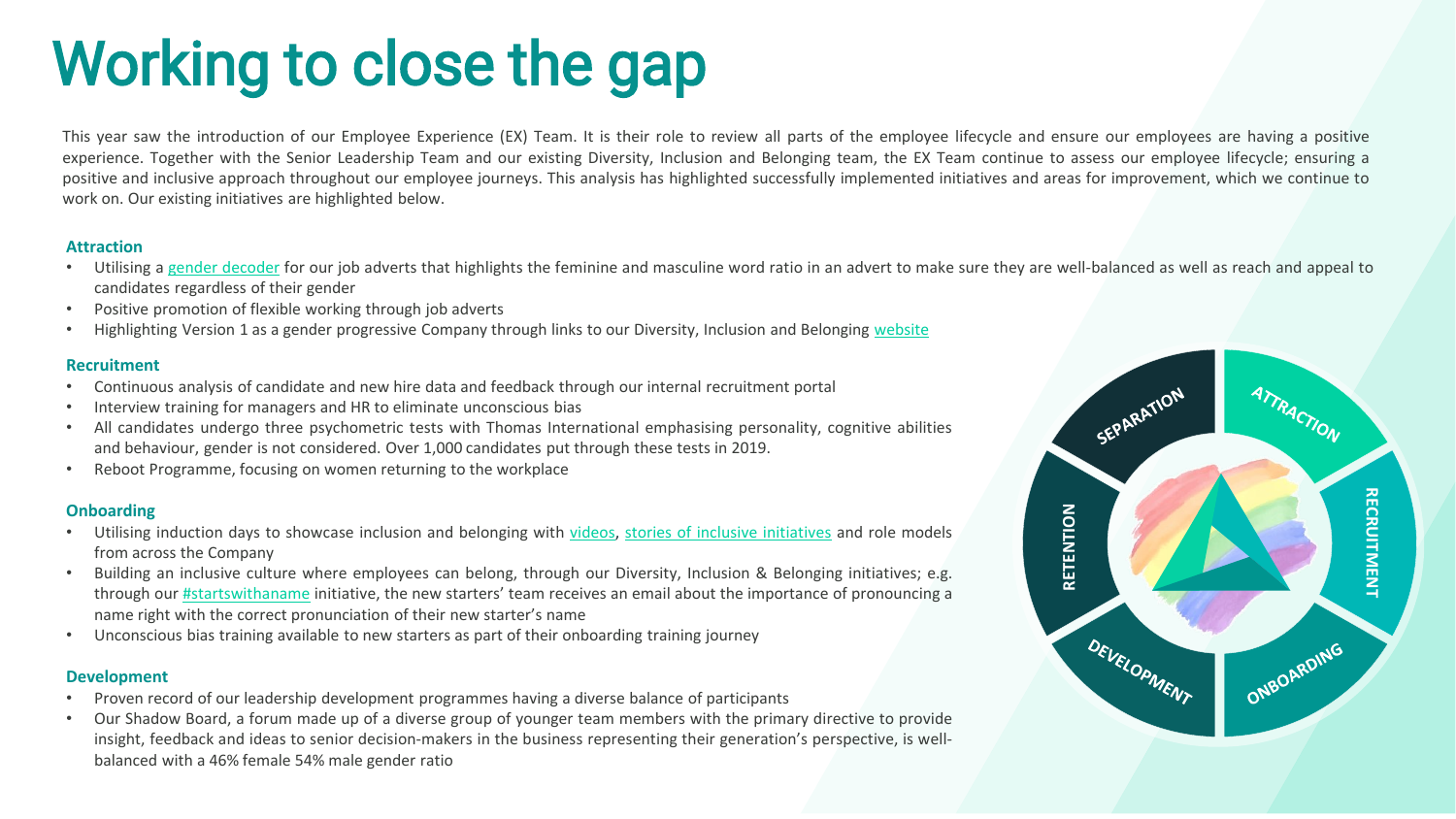# Working to close the gap continued

#### **Development**

- Continuing inclusion education for our employees through unconscious bias training
- Organising targeted mentoring and networking opportunities for women
- Focusing on Self Awareness and Empowerment, we have successfully ran over 10 workshops across the Company to make sure employees understand their profiles and are given the necessary tools to appreciate and accept their differences, in turn creating a sense of belonging
- With over 2,000 Thomas International Personal Profile Analyses completed in 2019, these have proven to improve self awareness while enhancing emotional intelligence, resulting in an improvement in soft skills and communication
- Our managers are trained to promote our benefits and flexible opportunities to empower employees
- Transparency with employees and managers on the promotion process through our 'quarterly rhythm'

#### **Retention**

- Company-wide enhanced maternity leave with 6 months full-pay and return to work support with flexible working opportunities
- Proud sponsor of the Women in Tech Awards
- Utilising internal media tools like our Strength in Balance Newsletter, TVs with Version 1 content and our Intranet to reinforce our inclusive approach
- Working towards a culture of recognition by celebrating International Men's Day and International Women's day, with a spotlight on recognising and praising men and women in Version 1. Over 1,000 individual praises received under these initiatives on our online interactive Praise Wall
- Supporting employees and their families with flexible working opportunities like remote-working, part-time working and parental leave options
- Transparent senior [management](https://www.youtube.com/watch?v=oDK5qKadN-I&t=17s) involvement with Diversity, Inclusion and Belonging initiatives like our Cultural Diversity Day
- Emphasising our key theme of 'Bring Your Difference' through different initiatives like '[Alter](https://www.youtube.com/watch?v=KUVsq2TFK1s) Egos' that highlight employees regardless of their gender
- [Community](https://www.version1.com/csr/) First initiative; building relationships with local schools and communities as a well as organising specific initiatives focusing on getting girls to choose IT as a career

### **Separation**

- Regular exit interviews and exit surveys conducted to monitor bias
- Analysis of leaver data, concluding that there is a healthy gender balance of leavers in the Company



Lorna McAdoo, one of our senior managers, delivering our Community First initiative at the Titanic Women in Tech event